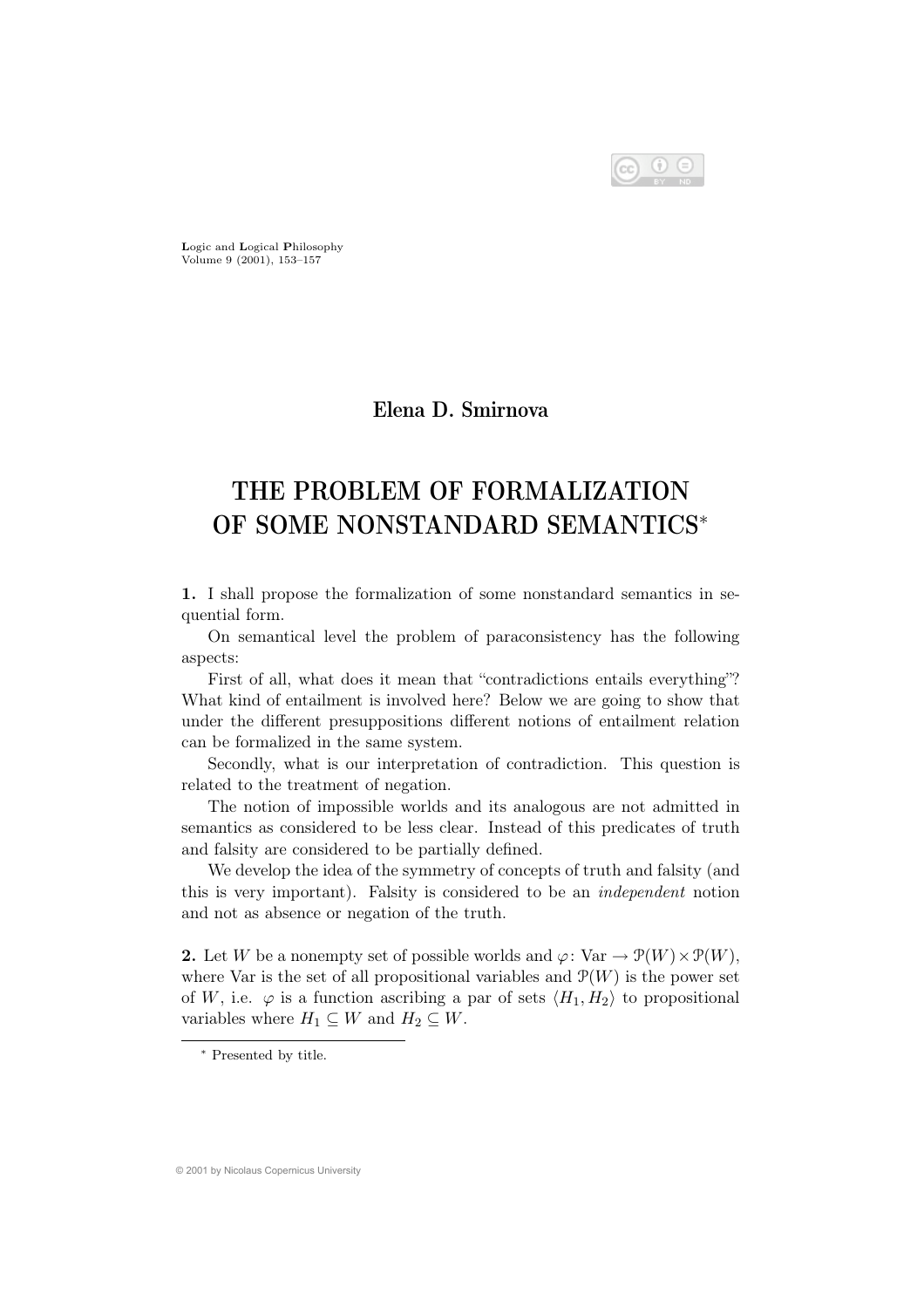$$
\bigodot_{\text{EY}}\bigodot_{\text{HZ}}\bigodot
$$

#### 154 Elena D. Smirnova

If  $\varphi(p) = \langle H_1, H_2 \rangle$ , then we put  $\varphi_t(p) := H_1$  and  $\varphi_f(p) := H_2$ .  $H_1$  is the set of worlds in which  $p$  holds (the domain of a sentence) and  $H_2$  is the set of worlds in which p does not hold (the anti-domain of a sentence).

The relation between the sets  $\varphi_t(A)$  and  $\varphi_f(A)$  may be either satisfy or not satisfy the following conditions:

$$
(*) \qquad \qquad \varphi_{t}(A) \cap \varphi_{f}(A) = \emptyset,
$$

$$
(**) \qquad \varphi_{t}(A) \cup \varphi_{f}(A) = W.
$$

For the different cases we get the following semantics:

| (*)       | $(**)$    | semantics             |
|-----------|-----------|-----------------------|
| accepting | accepting | standard              |
| accepting | rejecting | with truth value gaps |
| rejecting | accepting | with glut evaluations |
| rejecting | rejecting | relevant              |

For any formula A we shall mark the complement of the set  $\varphi_f(A)$  by  $\varphi_{-f}(A)$ , i.e., we put  $\varphi_{-f}(A) := W \setminus \varphi_{f}(A)$ .

Remark 1. Of course, in standard semantics we have  $\varphi_{-f}(A) = \varphi_{t}(A);$ in semantics with truth value gaps (resp. with glut evaluations) we have  $\varphi_{t}(A) \subseteq \varphi_{-f}(A)$  (resp.  $\varphi_{-f}(A) \subseteq \varphi_{t}(A)$ ).

3. With our approach, it is possible to introduce not one, but a whole class of different relations of a type of logical entailment. We define these relations of logical entailment in the terms of relations between domains and anti-domains of formulas.

DEFINITION. Let s be a semantics from the table,  $n \in \{1, \ldots, 9\}$ , and A, B be any formulas. Then:

A logically entails  $B$  in  $s$  and in the type  $n$  iff

for any model  $\langle W, \varphi \rangle$  for s, A and B satisfy below condition n.

1. 
$$
\varphi_{t}(A) \cap \varphi_{-f}(A) \subseteq \varphi_{t}(B)
$$

2. 
$$
\varphi_{t}(A) \cap \varphi_{-f}(A) \subseteq \varphi_{-f}(B)
$$

3.  $\varphi_{t}(A) \cap \varphi_{-f}(A) \subseteq \varphi_{t}(B) \cup \varphi_{-f}(B)$ 

4. 
$$
\varphi_{t}(A) \subseteq \varphi_{t}(B)
$$

5.  $\varphi_{t}(A) \subset \varphi_{-f}(B)$ 

© 2001 by Nicolaus Copernicus University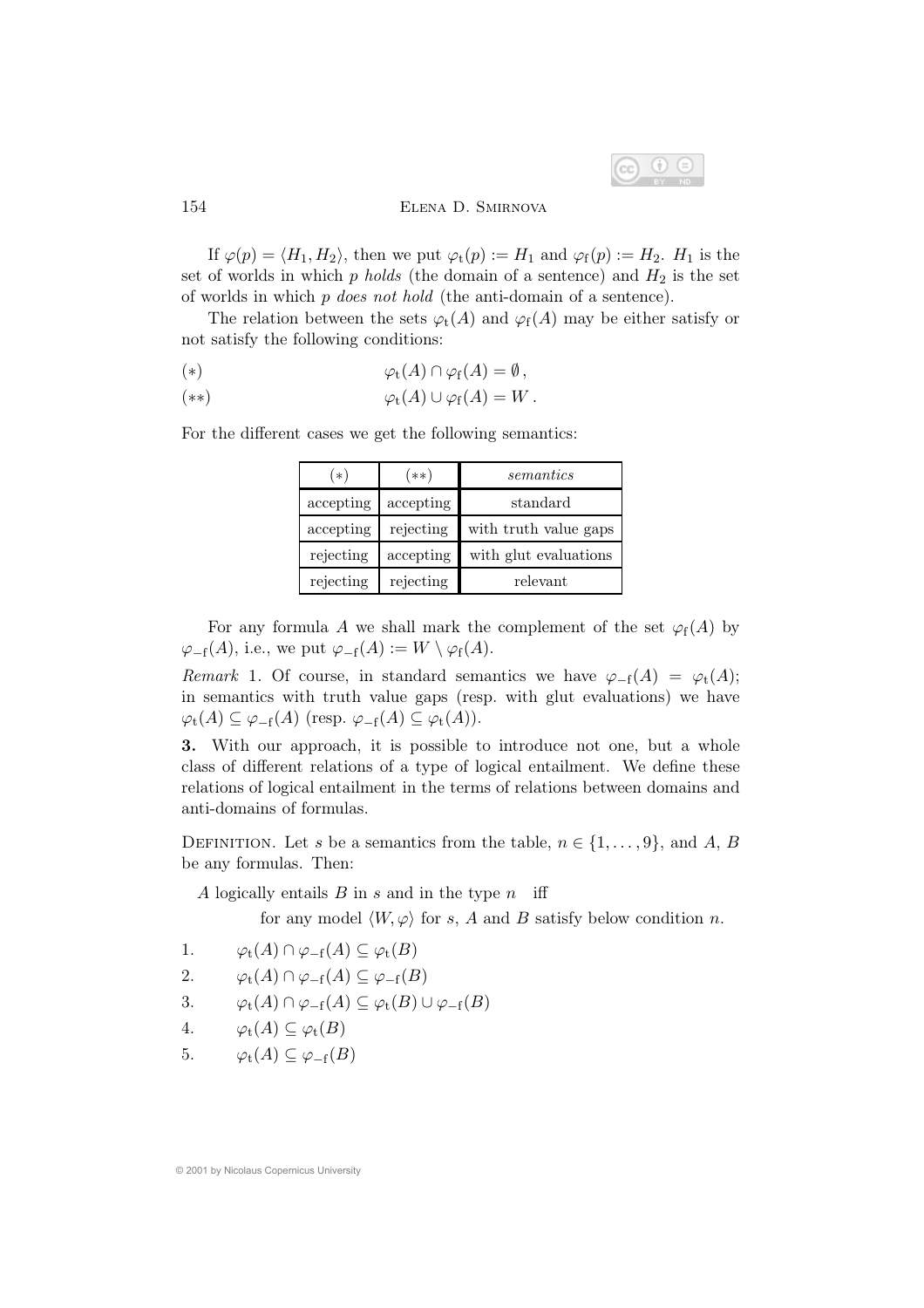

6. 
$$
\varphi_{t}(A) \subseteq \varphi_{t}(B) \cup \varphi_{-f}(B)
$$

7. 
$$
\varphi_{-f}(A) \subseteq \varphi_{t}(B)
$$

- 8.  $\varphi_{-f}(A) \subseteq \varphi_{-f}(B)$
- 9.  $\varphi_{-f}(A) \subseteq \varphi_{t}(B) \cup \varphi_{-f}(B)$

Remark 2. (i) In standard semantics we have only one type of logical entailment (4); because every condition from 1 to 9 is equivalent to condition 4.

(ii) In semantics with truth value gaps we have only four types of logical entailment (4, 5, 7, 8); condition 1 is equivalent to condition 4, conditions 2, 3 and 6 are equivalent to 5, and condition 9 is equivalent to 8.

(iii) In semantics with glut evaluations we have only four types of logical entailment (4, 5, 7, 8); conditions 1, 3 and 9 are equivalent to 7, condition 2 is equivalent to 8, and condition 6 is equivalent to 4.

The other relations relations between domains and anti-domains of formulas may be reduced to the conjunction of some of these nine relations.

4. Now, let us consider the problem of the formalization of logics (resp. relations of logical entailment  $\rightarrow$ ), describe above. Let us formulate some well known logical systems in sequential form. The following figures of conclusion are common for these systems:

$$
\frac{\Gamma \to \Theta, A \qquad \Gamma \to \Theta, B}{\Gamma \to \Theta, A \& B} \qquad \frac{\Gamma \to \Theta, \neg A, \neg B}{\Gamma \to \Theta, \neg (A \& B)}
$$
\n
$$
\frac{A, B, \Gamma \to \Theta}{A \& B, \Gamma \to \Theta} \qquad \frac{\neg A, \Gamma \to \Theta \qquad \neg B, \Gamma \to \Theta}{\neg (A \& B), \Gamma \to \Theta}
$$
\n
$$
\frac{\Gamma \to \Theta, A, B}{\Gamma \to \Theta, A \lor B} \qquad \frac{\Gamma \to \Theta, \neg A \qquad \Gamma \to \Theta, \neg B}{\Gamma \to \Theta, \neg (A \lor B)}
$$
\n
$$
\frac{A, \Gamma \to \Theta \qquad B, \Gamma \to \Theta}{A \lor B, \Gamma \to \Theta} \qquad \frac{\neg A, \neg B, \Gamma \to \Theta}{\neg (A \lor B), \Gamma \to \Theta}
$$
\n
$$
\frac{\Gamma \to \Theta, \neg A \qquad \Gamma \to \Theta, B}{\Gamma \to \Theta, A \supset B, \Gamma \to \Theta} \qquad \frac{\Gamma \to \Theta, A \qquad \Gamma \to \Theta, \neg B}{\Gamma \to \Theta, \neg (A \supset B)}
$$
\n
$$
\frac{\neg A, \Gamma \to \Theta \qquad B, \Gamma \to \Theta}{A \supset B, \Gamma \to \Theta} \qquad \frac{A, \neg B, \Gamma \to \Theta}{\neg (A \supset B), \Gamma \to \Theta}
$$
\n
$$
\frac{\Gamma \to \Theta, A \qquad \frac{A, \Gamma \to \Theta}{\Gamma \to \Theta, \neg A, \Gamma \to \Theta}} \qquad \frac{A, \Gamma \to \Theta}{\neg A, \Gamma \to \Theta}
$$

Structural rules are usual. Observe that cut elimination theorem holds.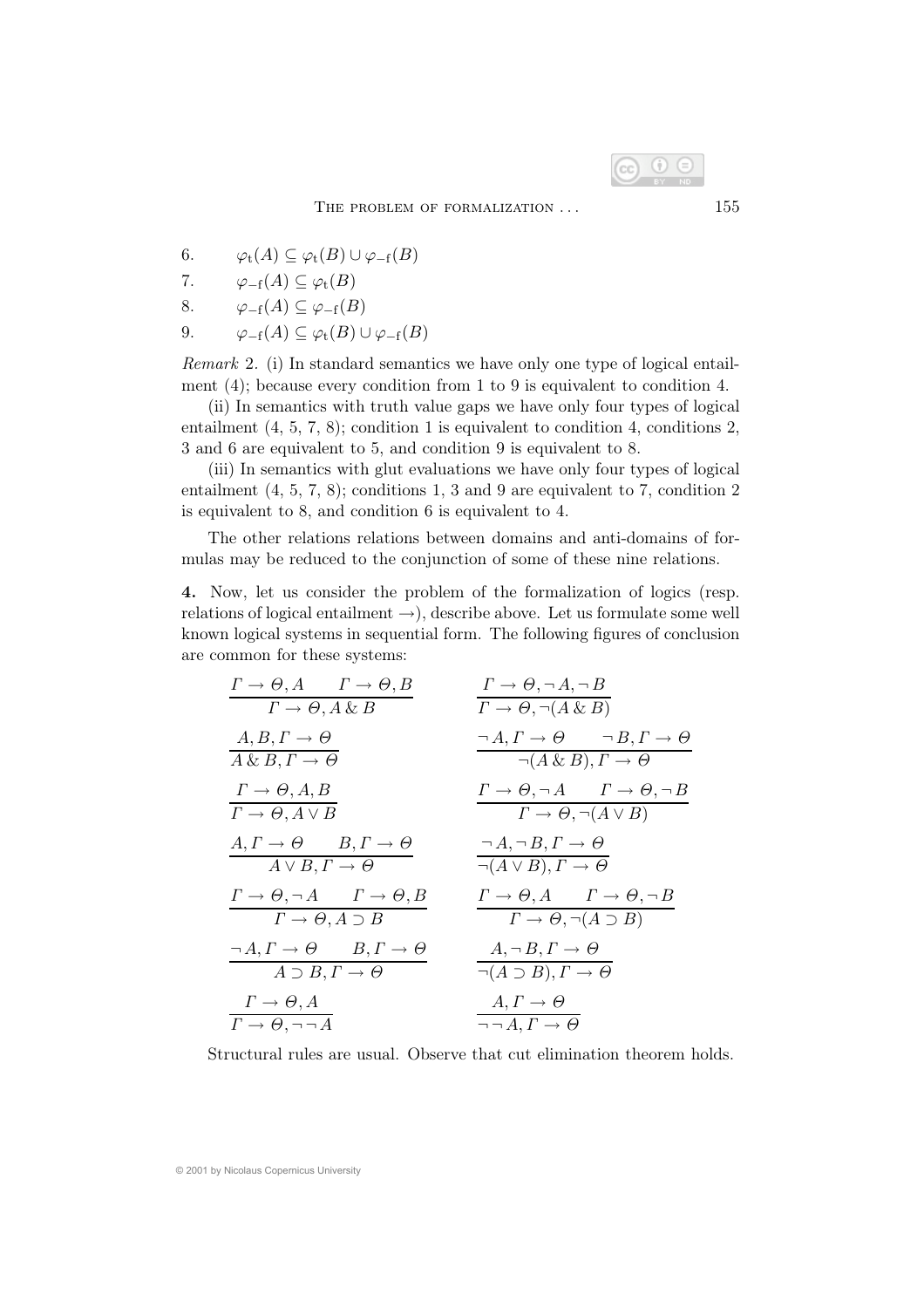#### 156 Elena D. Smirnova

5. Basic sequences are different in these different systems. Let us consider the following four types:

$$
A, \Gamma \to \Theta, A
$$

$$
A, \neg A, \Gamma \to \Theta
$$

$$
\Gamma \to \Theta, B, \neg B
$$

$$
A, \neg A, \Gamma \to \Theta, B, \neg B
$$

If sequences only of type (1) are considered as basic, we get de Morgan's logic  $(M)$ ; if sequences of types  $(1)$  and  $(2)$  — then we get the system of Hao Wang (WH) in sequential form (axiomatic construction in which is given by Allan Rose); if we have the sequences of types  $(1)$  and  $(3)$  — then we get the logical system dual to Hao Wang's logic (DWN); with sequences of types (1) and (4) we have a variant of Łukasiewicz's logic; finally, with sequences of types  $(1)$ ,  $(2)$  and  $(3)$  we have the classical system  $(C)$ .

The following theorems hold:

THEOREM 1. In the semantics with truth value gaps the relation of logical entailment:

- (a) of type 7 is empty,
- (b) of type 4 is formalized by WH,
- (c) of type 8 is formalized by DWH,
- (d) of type 5 is formalized by C.

Theorem 2. In the semantics with glut evaluations the relation of logical entailment:

- (a) of type 5 is empty,
- (b) of type 4 is formalized by DWH,
- (c) of type 8 is formalized by WH,
- (d) of type 7 is formalized by C.

THEOREM 3. In the relevant semantics the relation of logical entailment:

- (a) of types 5 and 7 are empty,
- (b) of types 4 and 8 are formalized by M,
- (c) of types 1 and 2 are formalized by WH,
- (d) of types 6 and 9 are formalized by DWH.

The proofs of theorems 1–3 are given in the book [2], chapter 5 (cf. also [3]).